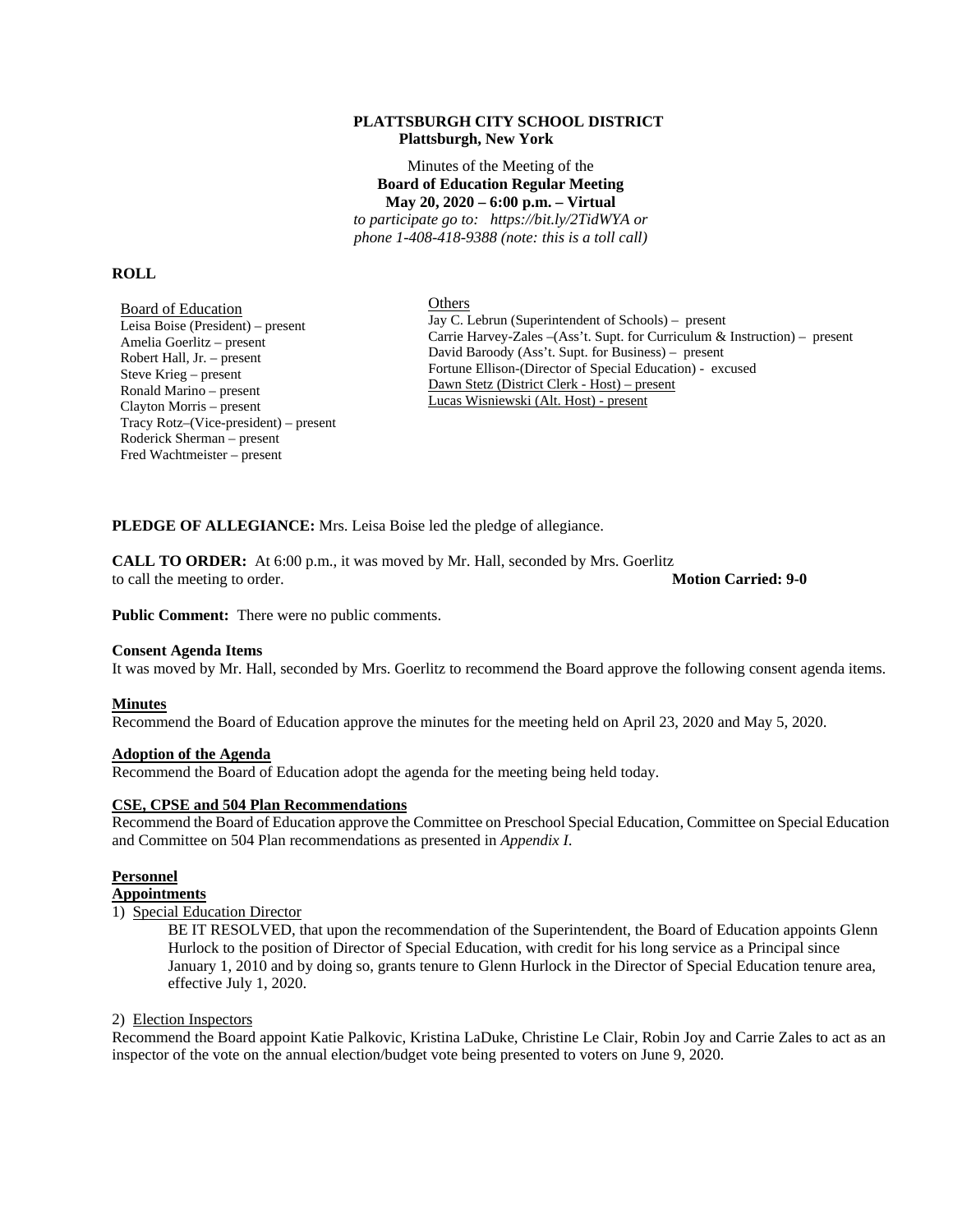3) Substitute/Temporary On Call (TOC) Appointments – Recommend the Board of Education approve the appointments and rates of pay as presented.

| Name               | Certification                 | Rate                                  | Position (Subs)                               | Fingerprint<br><b>Status</b> |
|--------------------|-------------------------------|---------------------------------------|-----------------------------------------------|------------------------------|
| Kathleen Miller    | Non-Certified<br>(retired TA) | \$103/day<br>\$98/day<br>\$17.90/hour | Teacher<br><b>Teaching Assistant</b><br>Tutor | N/A                          |
| <b>Susan Stowe</b> | Non-Certified<br>(retired TA) | \$103/day<br>\$98/day<br>\$17.90/hour | Teacher<br><b>Teaching Assistant</b><br>Tutor | N/A                          |

# **Retirement**

Recommend the Board of Education accept Julie Bullis' letter of retirement as Elementary Teacher for Bailey Avenue School, effective July2, 2020, per Memorandum of Agreement.

#### **Business**

#### **Reports for Board of Education Information**

The following are presented for Board of Education information:

- 1) Middle School Extraclassroom Activity Reports (April 2020)
- 2) High School Extraclassroom Activity Fund Reports (April 2020)
- 3) Summary of Budget Transfers for the month ending April 2020 under \$25,000
- 4) Summary of Monthly Wire Transfers (April 30, 2020)
- 5) Budget Status Reports (April 30, 2020)
- 6) Revenue Status Report (April 2020)
- 7) Food Service Program Profit & Loss Statements (March & April 2020)

### **Treasurer's Report**

Recommend the Board of Education accept the April 30, 2020 Treasurer's Reports as presented in *Appendix II*.

#### **Budget Transfers over \$25,000**

Recommend the Board of Education authorize the following budget transfers as presented:

The following details budgetary transfers of \$25,000 or more requiring Board approval.

The total amount of the transfers listed is:  $\$\$ 

| 260,000.00 |  |
|------------|--|
|------------|--|

| <b>AMOUNT</b> | <b>FROM</b>    | <b>DESCRIPTION</b>                | то             | <b>DESCRIPTION</b>                   |
|---------------|----------------|-----------------------------------|----------------|--------------------------------------|
| \$140,000.00  | A9010-800-0000 | <b>Employee Retirement System</b> | A2250-490-4100 | <b>BOCES</b> Shared Service Spec Ed. |
| \$20,000,00   | A9030-800-0000 | Social Security                   | A2250-490-4100 | BOCES Shared Service Spec Ed.        |
| \$100,000.00  | A9020-800-0000 | Teachers' Retirement System       | A2250-490-4100 | <b>BOCES</b> Shared Service Spec Ed. |

*Increase in Special Ed services at BOCES*

#### **Correspondence**

- Memo from NYSSBA
- Results for BOCES Budget Vote

## **New Business**

#### **Business**

# **Memorandum of Agreement – Voluntary Transfers**

It was moved by Mr. Wachtmeister, seconded by Mrs. Goerlitz to recommend the Board of Education authorize the Superintendent to execute a Memorandum of Agreement with the Plattsburgh Teachers' Association regarding the process and timeline for voluntary transfers in light of school closure – for the 2019-2020 school year only.

#### **Motion Carried: 9-0**

 **Motion Carried: 9-0** 

## **Memorandum of Agreement – Pro-rated Stipends**

It was moved by Mr. Marino, seconded by Mr. Krieg to recommend the Board of Education authorize the Superintendent to execute a Memorandum of Agreement with the Plattsburgh Teachers' Association regarding the pro-rating of certain stipends in light of school closure. **Motion Carried: 9-0**